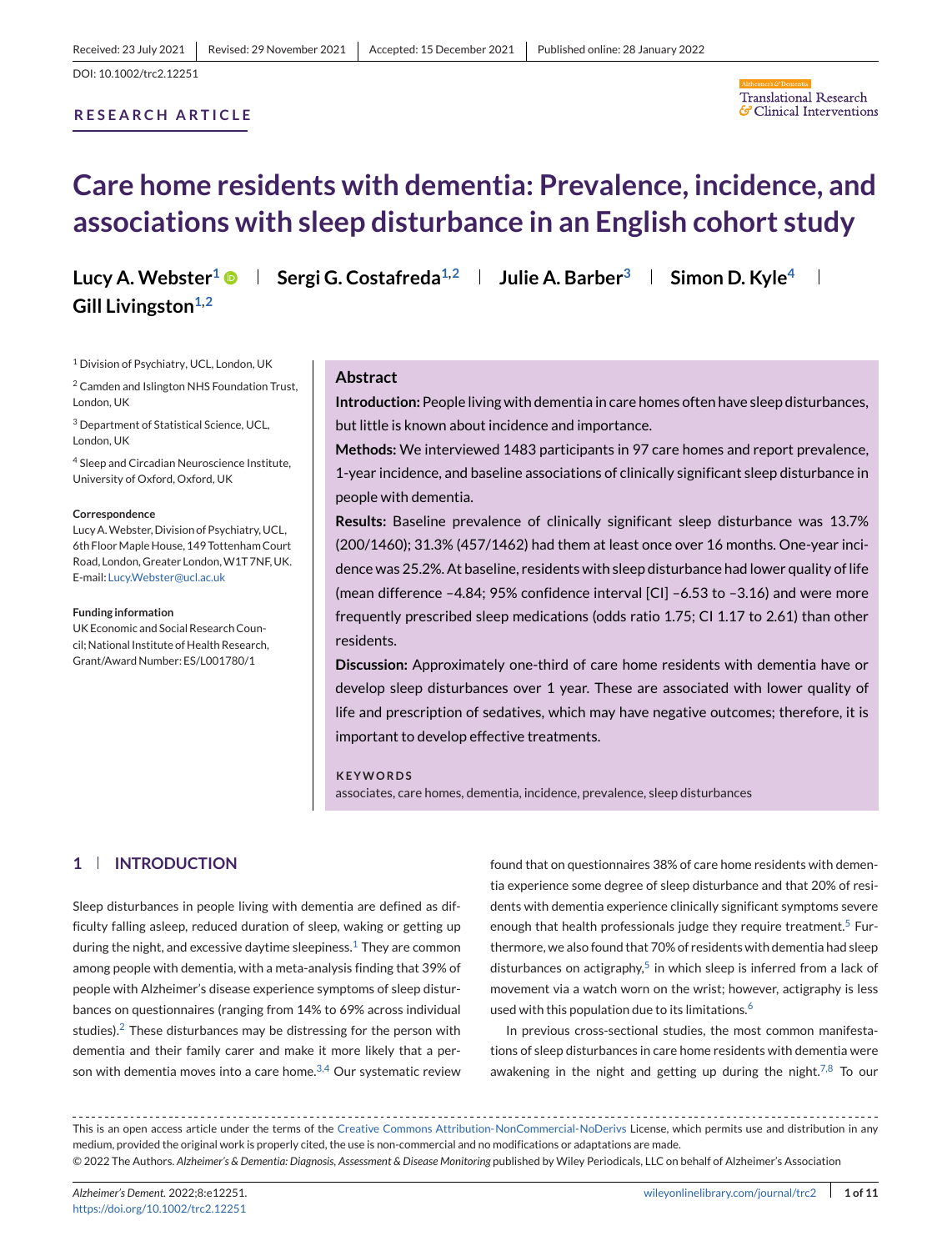knowledge, no study has considered whether people with dementia have different symptoms of sleep disturbances over time. A few studies have reported the incidence of sleep disturbances in this population, but all have had small sample sizes; long and differing times between follow-ups; and do not describe the 1-year incidence, which is the commonly used definition. $9$  One small study of care home resi-dents in Norway<sup>10</sup> and two in the Netherlands<sup>[11,12](#page-8-0)</sup> found an incidence of clinically significant sleep disturbances over 16 months of 21% and for symptoms over 2 years 18% and 29%, respectively. A larger study found an incidence of 20% of clinically significant sleep disturbances over 53 months.<sup>[13](#page-8-0)</sup>

There is consistent quantitative evidence cross-sectionally that sleep disturbance in people living with dementia is associated with staff distress, resident agitation, and prescription of psychotropic medications as well as being more common in care homes with a higher per-centage of males.<sup>[5,14](#page-8-0)</sup> Qualitatively, sleep disturbances in care home residents are described as being associated with agitation, lower quality of life, falls, and staff distress, and as being more common when nights are lighter.<sup>[15](#page-8-0)</sup>

Using data from the MARQUE (Managing Agitation and Raising Quality of Life) longitudinal cohort study, we aimed to first describe the point and cumulative prevalence of sleep disturbances in care homes residents with dementia over 16 months, as well as the prevalence of different manifestations of sleep disturbance. Second, we aimed to describe the 1-year incidence of sleep disturbances in this population. Finally, we aimed to investigate the cross-sectional relationships of sleep disturbance to residents' quality of life, prescription of medications, sociodemographic characteristics, dementia symptoms, and time of year.

# **2 METHOD**

## **2.1 MARQUE cohort study**

The study was a secondary analysis using data from the MARQUE cohort study, $16$  which recruited residents with dementia between 2014 and 2015 from 97 English care homes. The study was approved by the London-Harrow Research Ethics Committee 14/LO/0034. Researchers approached residents that were judged to have capacity to consent, assessed this, and if they had it, asked them for informed consent. For all other residents, the resident's family carer was approached as a personal consultee as specified in the Mental Capacity Act. $17$  If the care home could not find a personal consultee, we used a professional consultee.

Researchers collected data about residents up to five times, every 4 months from baseline until 16 months. Further details about recruitment, sampling, and procedures are published elsewhere,  $16,18$  including the sample size calculation of a target of 1466 people living with dementia across 97 care homes for the primary aim of the cohort study, which was achieved.

The MARQUE study recruited residents with a recorded diagnosis of dementia and used the Noticeable Problems Checklist (NPC.<sup>[19](#page-8-0)</sup> a val-

#### **HIGHLIGHTS**

- ∙ One-third of care home residents with dementia have a sleep disturbance over 16 months.
- ∙ One-quarter of residents with dementia will develop a new sleep disturbance over a year.
- ∙ These disturbances are associated with poorer quality of life and prescription of sleep medications.

## **RESEARCH IN CONTEXT**

- 1. Systematic review: Our published systematic review reviewed the literature on the prevalence and associates of sleep disturbances in people with dementia living in care homes. However, there remains no research on the yearly incidence rate of sleep disturbances in this population, and little research on the cross-sectional associations with sleep disturbances in large cohort studies so it is unclear whether sleep disturbance affects residents' well-being.
- 2. Interpretation: Our current study shows that one-quarter of residents with dementia will develop a new sleep disturbance over a year. These disturbances are associated with poorer quality of life, and residents are more likely to be prescribed sleep medications, even though these medications have side effects and poor efficacy.
- 3. Future directions: Effective non-pharmacological treatments need to be developed, as there is a negative impact of both sleep disturbances and sleep medications. Future research also needs to investigate the persistence of sleep disturbances in residents, which would indicate how often they resolve without active treatment.

idated screen for possible dementia) to identify others, as many peo-ple with dementia living in care homes will not have been diagnosed.<sup>[20](#page-8-0)</sup> There was no other inclusion criteria beyond having a diagnosis or possible dementia on the NPC, and residents did not have to have sleep disturbances to participate.

# **2.2 Resident measures**

Resident demographics were collected at baseline and included date of birth, sex, marital status, and ethnicity. All other measures were collected at each follow-up timepoint from a care home member of staff who knew the resident well: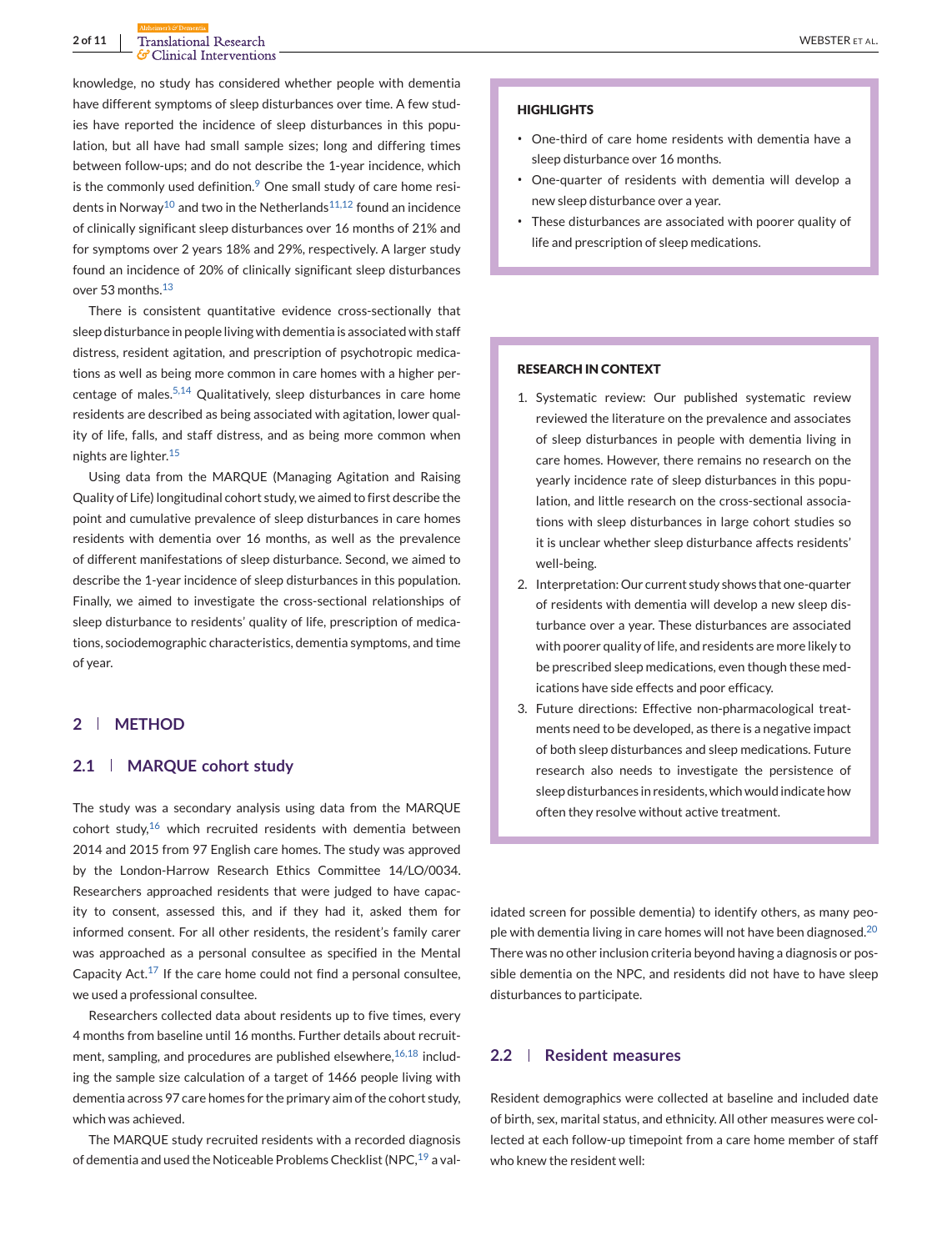- ∙ Neuropsychiatric symptoms including sleep disturbances: The Neuropsychiatric Inventory Nursing Home Version (NPI-NH) $^{21,22}$  $^{21,22}$  $^{21,22}$  is a measure of the presence, severity, and frequency of 12 neuropsychiatric symptoms, including sleep disturbance, delusions, hallucinations, agitation, depression, and anxiety. The score for each of the 12 symptoms is zero if the symptom is absent. If present then the frequency times severity is rated, with possible scores ranging from 1 to 12. Higher scores indicate worse symptoms. If the individual symptom score is  $\geq$ 4, symptoms are considered clinically significant,<sup>[23](#page-8-0)</sup> and we used this to classify clinically significant sleep disturbance on the sleep disturbance item. If the participant had sleep disturbance, as in "yes" to the sleep item, we classified this as a symptom of sleep disturbance, regardless of score. For the sleep disturbance item, eight sub-questions can be ticked to highlight how the sleep disturbance manifests, none of which contributes to the sleep item score. These are in regard to the resident having difficulty falling asleep; getting up during the night; wandering, pacing, or getting involved in inappropriate activities at night; awakening you (others) at night; being awake during the night; dressing and planning to go out; awakening too early in the morning; sleeping excessively during the day; and any other nighttime behaviors.
- ∙ Quality of life: The Dementia Quality of Life Instrument (DEMQOL)  $prox^{24}$  is a measure of health-related quality of life for people with dementia completed by someone who knows them well. Higher scores indicate better quality of life.
- Dementia severity: The Clinical Dementia Rating (CDR)<sup>[25](#page-8-0)</sup> is a measure of the severity of dementia impairment in six domains, the global score of which can be used to classify severity into mild, moderate, or severe dementia.
- ∙ Agitation: The Cohen-Mansfield Agitation Inventory (CMAI)[26](#page-8-0) is a measure of agitation covering 29 different agitated behaviors and how often each has happened in the last 2 weeks. Higher scores indicate higher levels of agitation.
- ∙ Medication: Data were also collected on resident medication prescribed regularly for the past 4 weeks, and prescribed pro re nata (PRN; when necessary) for the past 2 weeks. We classified sleep medications as non-benzodiazepine hypnotics, benzodiazepines, and melatonin.
- Time of year/minutes of daylight: We used minutes of daylight on the date that the NPI data was collected as a variable reflecting the time of year, including information on the length of daylight in hours and minutes with London set as the location, as this was a central loca-tion for half of the homes.<sup>[27](#page-8-0)</sup>

# **2.3 Analysis**

We used STATA (version 16) for all analyses. We described the resident's baseline characteristics using appropriate summary statistics. We report the point and cumulative prevalence of clinically significant sleep disturbances (the NPI sleep item score ≥4 score), symptoms of any severity, and each type of sleep disturbance.

We report the incidence rate of both symptoms of any severity and clinically significant sleep disturbances. The numerator was those who developed symptoms or became a clinically significant sleep disturbance over 16 months after baseline, respectively, with the denominator being person-years at risk. $9$  Calculations excluded those who had symptoms or clinically significant sleep disturbance at baseline, respectively. The number of years at risk comprised the time when residents were in the study without sleep disturbance. It excludes the time after they developed symptoms of sleep disturbance or exited the study from death or withdrawal after which data were censored. When data were missing about the date that a resident died or exited the study, we used the halfway point between when the proxy questionnaires were completed for them at the previous timepoint and when they would have been completed 4 months later at the next follow-up. If fewer than 50% of the items of the DEMQOL proxy or CMAI were missing then we used the mean of the resident's item scores for missing items to calculate total scores.

We used baseline data only for investigations of cross-sectional associations of sleep disturbances to resident's sociodemographic characteristics (sex, age, dementia severity), dementia symptoms (agitation, depression, anxiety, delusions, hallucinations), time of year (minutes of daylight), quality of life, and prescription of medications (sleep medications, antipsychotics, and antidepressants). All models described below were three-level models fitted to account for clustering due to residents living in the same care homes and the same staff members acting as a proxy for multiple residents.

We used a multi-level logistic regression model to investigate the relationship between baseline clinically significant cases of sleep disturbance with the residents' variables: sex, age, dementia severity (CDR global score categorized as mild, moderate, or severe dementia), agitation score, depression score, anxiety score, delusions score, hallucinations score, and minutes of daylight, using clinically significant sleep disturbance as the binary dependent variable in the model. In a sensitivity analysis, we also investigated the relationship of any symptoms of sleep disturbance as a binary dependent variable, with the same resident variables, also as a three-level, multi-level, logistic regression model.

We used a multi-level linear regression model to investigate the association between clinically significant sleep disturbance and quality of life, using the DEMQOL proxy score as a continuous dependent variable, and sleep disturbance as a binary independent variable.

We then used three separate multi-level logistic regression models to investigate the association between clinically significant sleep disturbance and prescription of psychotropic medications, with either regular or PRN sleep medications, regular or PRN antipsychotics, and antidepressants as the dependent variable. All models were adjusted for resident age, sex, and dementia severity (CDR global score categorized as mild, moderate, or severe dementia). For sensitivity analyses, we also conducted multi-level regression models to investigate if having symptoms of sleep disturbances, of any severity, as a binary variable was associated with the same four resident variables at baseline.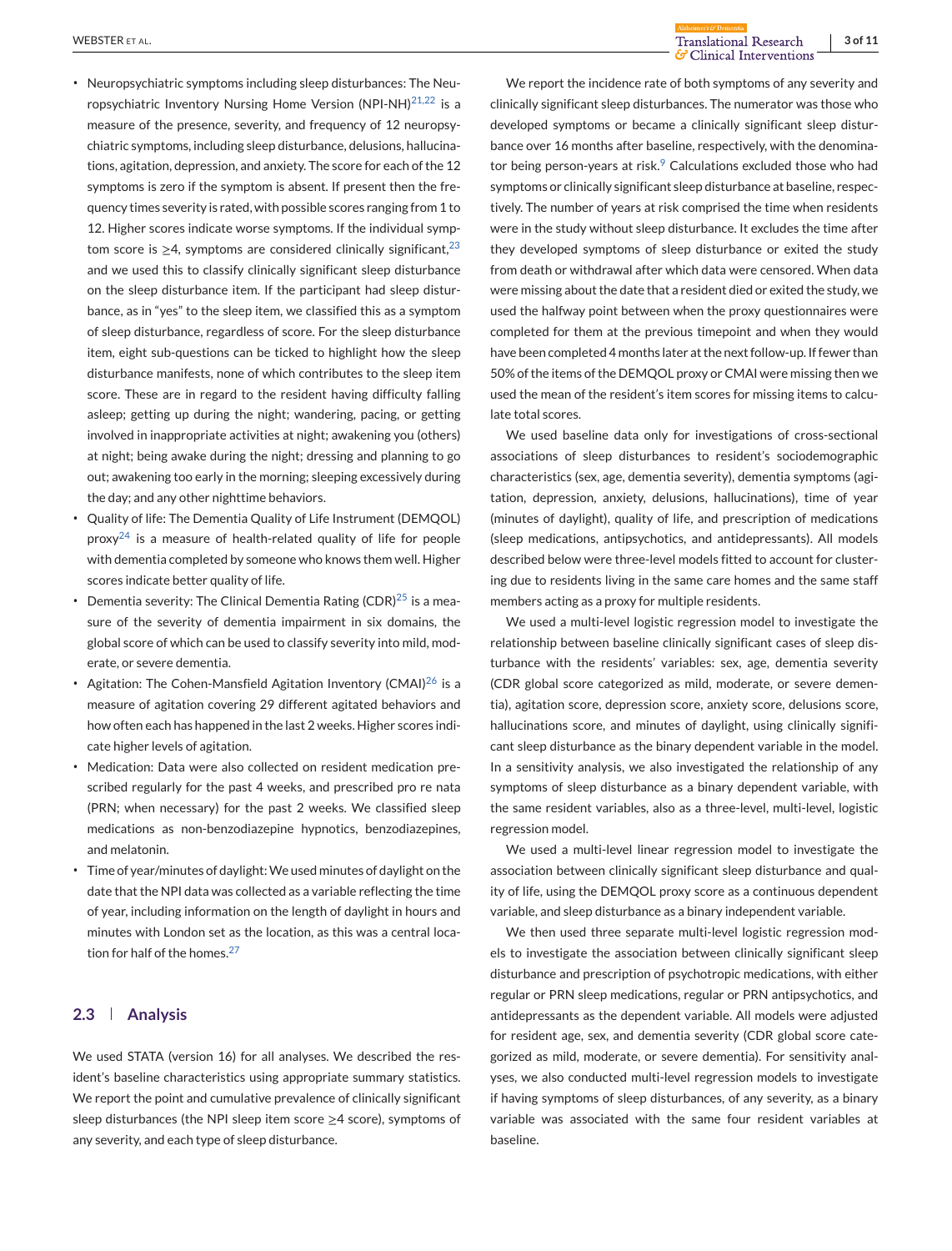

**FIGURE 1** STROBE diagram of completion of the Neuropsychiatric Inventory (NPI) and subject follow-up. STROBE, Strengthening the Reporting of Observational Studies in Epidemiology

# **3 RESULTS**

Of the 2825 residents with dementia who were approached for participation, 1489 residents from 97 care homes consented, and data were collected on 1483 of those residents. The flow diagram (Figure 1) shows how many residents had their data collected on the NPI sleep disturbance item at each timepoint and study exits and deaths. Of the 1483 residents, 1462 (98.6%) had data collected on the NPI sleep disturbance item on at least one timepoint in the study.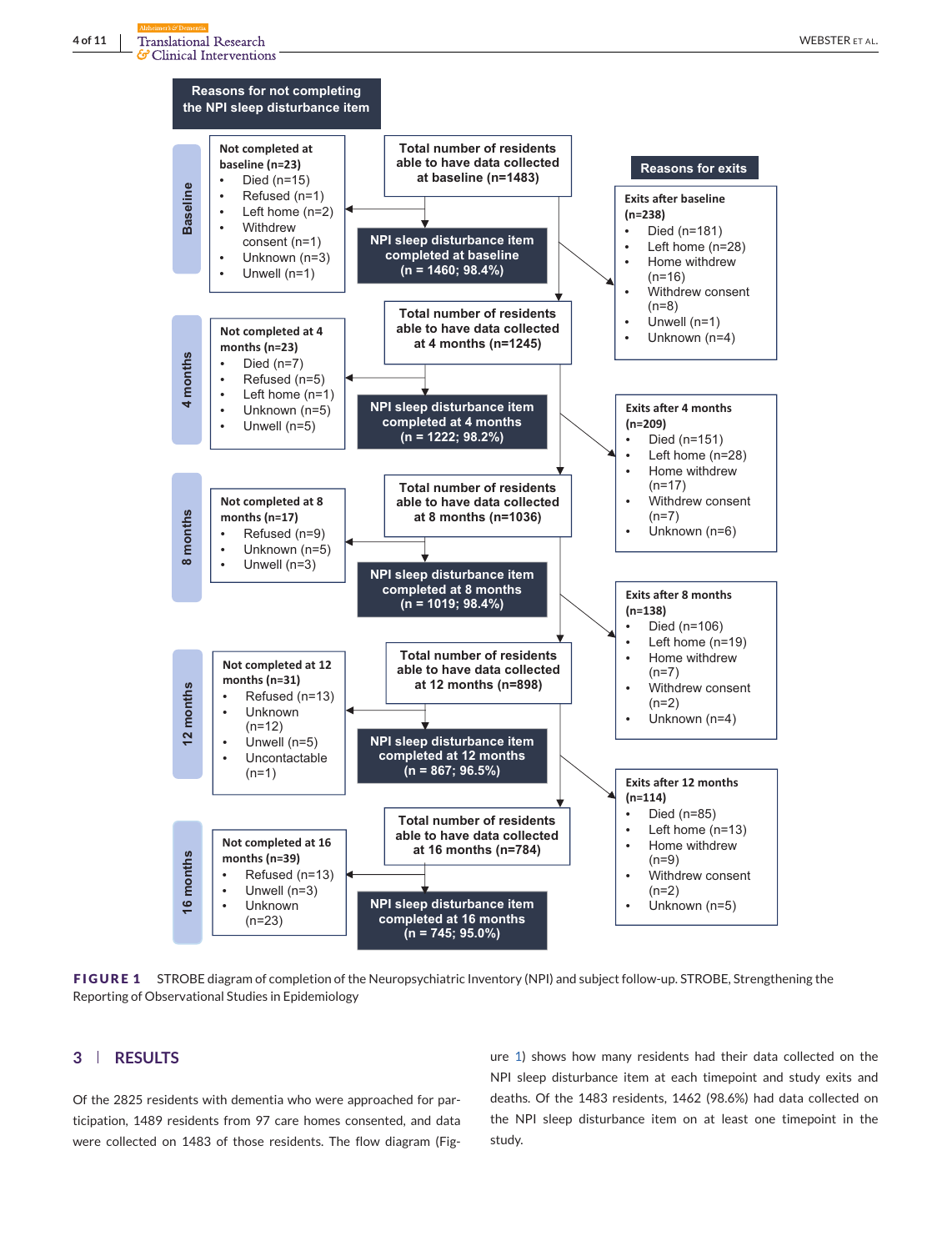**TABLE 1** Baseline characteristics of the 1483 residents who participated in the MARQUE study

| Resident characteristics [n of residents data<br>collected about] | <b>Frequency (unless stated</b><br>otherwise) | Percentage (unless stated<br>otherwise) |
|-------------------------------------------------------------------|-----------------------------------------------|-----------------------------------------|
| Sex [1482]                                                        |                                               |                                         |
| Female                                                            | 1025                                          | 69.2                                    |
| Male                                                              | 457                                           | 30.8                                    |
| Age [1437]                                                        | 86.1 years (median)                           | 40-105 years (range)                    |
| Marital status [1424]                                             |                                               |                                         |
| Widowed                                                           | 792                                           | 56.0                                    |
| Married                                                           | 345                                           | 24.0                                    |
| Single, separated, divorced                                       | 287                                           | 20.0                                    |
| Dementia diagnosis [1483]                                         |                                               |                                         |
| <b>Recorded clinical diagnosis</b>                                | 1281                                          | 86.4                                    |
| Met NPC criteria for possible dementia                            | 202                                           | 13.6                                    |
| Ethnicity [1451]                                                  |                                               |                                         |
| <b>White British</b>                                              | 1280                                          | 88.2                                    |
| <b>White Irish</b>                                                | 43                                            | 3.0                                     |
| White other                                                       | 50                                            | 3.4                                     |
| Black British, Caribbean, African                                 | 33                                            | 2.3                                     |
| Asian or Asian British, Indian, Pakistani, Bangladeshi            | 13                                            | 0.9                                     |
| Mixed: White and Black Caribbean                                  | $\mathbf{1}$                                  | 0.1                                     |
| Chinese                                                           | 2                                             | 0.1                                     |
| Other                                                             | 29                                            | 2.0                                     |
| Dementia severity (CDR) [1457]                                    |                                               |                                         |
| Mild                                                              | 426                                           | 29.2                                    |
| Moderate                                                          | 482                                           | 33.1                                    |
| Severe                                                            | 549                                           | 37.7                                    |

Abbreviations: CDR, Clinical Dementia Rating global score; MARQUE, Managing Agitation and Raising Quality of Life study; NPC, Noticeable Problems Checklist.

# **3.1 Demographics**

The characteristics of the 1483 residents who participated in the study are presented in Table 1. At baseline, the median age of residents was 86 years, and most residents were widowed. One thousand two hundred eighty-one of the participants (86.4%) had a recorded clinical diagnosis of dementia with the remainder being diagnosed based on NPC score.<sup>[19](#page-8-0)</sup> The median length of time that residents had lived in the care home at baseline was 717 days (range 3–6824 days).

## **3.2 Prevalence of sleep disturbance**

# 3.2.1 Clinically significant sleep disturbance

The point prevalence of clinically significant sleep disturbances was 13.7% ( $n = 200$ ) at baseline and remained similar across the five timepoints up to 16 months (range: 12.9% to 16.0%; Table [2\)](#page-5-0). Almost onethird of residents (31.3%) had a clinically significant sleep disturbance on at least one timepoint.

# 3.2.2 Symptoms of sleep disturbance

The point prevalence of experiencing any symptom of sleep disturbance was 24.7% ( $n = 360$ ) at baseline and remained stable across the five timepoints (range: 24.3 to 26.6; Table [2\)](#page-5-0). Half of the residents  $(n = 696; 47.6%)$  had symptoms of sleep disturbances of any severity on at least one of the timepoints.

The most prevalent individual symptom of sleep disturbance across all timepoints was sleeping excessively during the daytime ( $n = 350$ ; 24.0%) followed by getting up during the nighttime ( $n = 312$ ; 21.3%; Table [2\)](#page-5-0).

# **3.3 Incidence of sleep disturbance**

#### 3.3.1 Clinically significant sleep disturbance

Of the 1260 residents that did not have clinically significant sleep disturbances at baseline, 257 residents developed clinically significant sleep disturbance over the following 16 months. These 1260 residents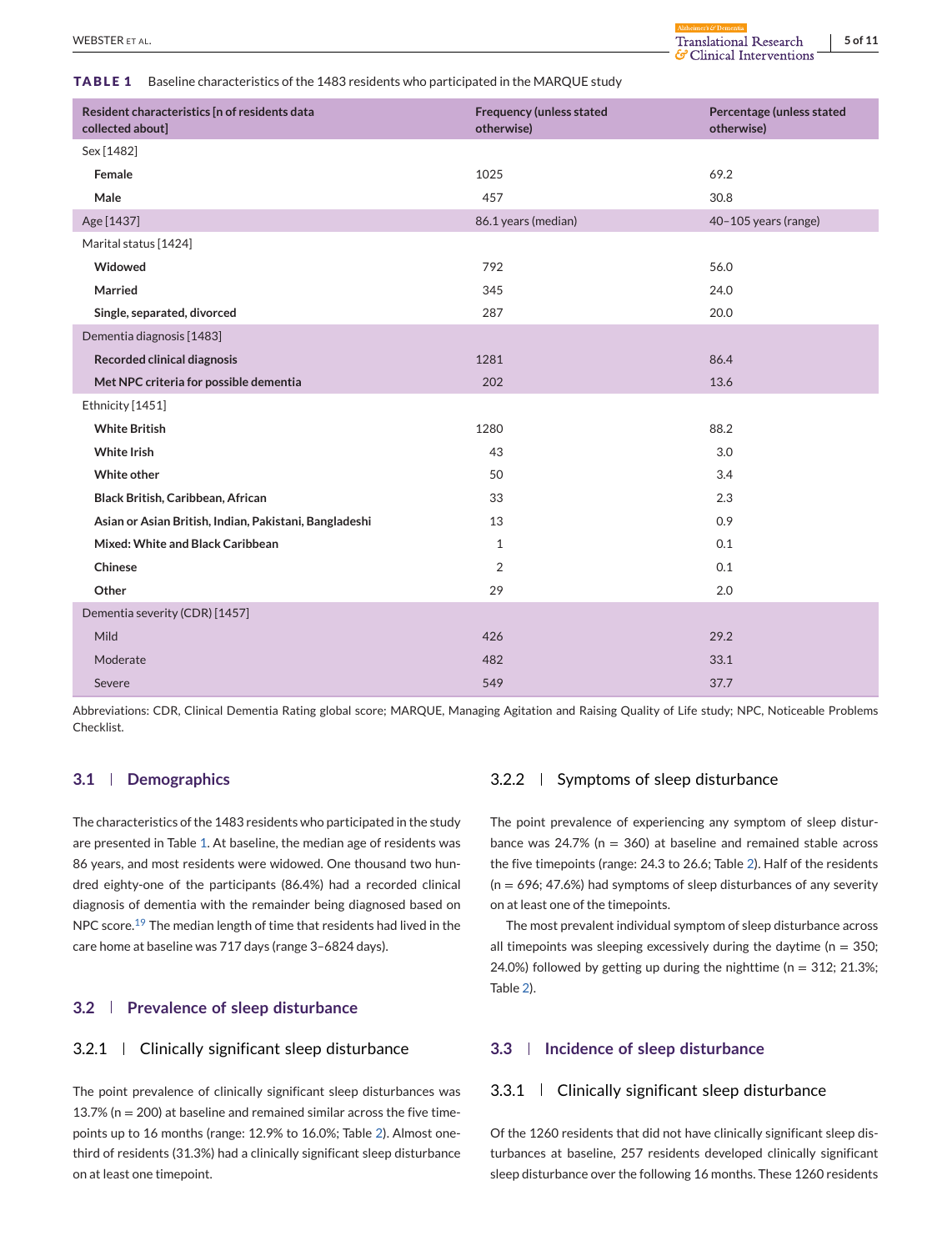<span id="page-5-0"></span>

| Sleep disturbances                                    | <b>Baseline</b><br>frequency (%)<br>$(n = 1460)$ | 4 months<br>frequency (%)<br>$(n = 1222)$ | 8 months<br>frequency (%)<br>$(n = 1019)$ | 12 months<br>frequency (%)<br>$(n = 867)$ | 16 months<br>frequency (%)<br>$(n = 745)$ | <b>Cumulative</b><br>prevalence <sup>a</sup><br>frequency (%)<br>$(n = 1462)$ |
|-------------------------------------------------------|--------------------------------------------------|-------------------------------------------|-------------------------------------------|-------------------------------------------|-------------------------------------------|-------------------------------------------------------------------------------|
| Clinically significant cases of<br>sleep disturbance  | 200 (13.7)                                       | 103(13.6)                                 | 69 (13.5)                                 | 59 (16.0)                                 | 26(12.9)                                  | 457 (31.3)                                                                    |
| Symptoms of sleep disturbances<br>of any severity     | 360(24.7)                                        | 163(25.5)                                 | 85(25.3)                                  | 52(26.6)                                  | 36(24.3)                                  | 696 (47.6)                                                                    |
| Sleep excessively during the day                      | 153(10.5)                                        | 76(9.1)                                   | 47 (7.6)                                  | 49 (10.7)                                 | 25(7.5)                                   | 350 (24.0)                                                                    |
| Getting up during the night                           | 149 (10.2)                                       | 70 (8.7)                                  | 40(7.3)                                   | 25(7.8)                                   | 28(8.5)                                   | 312(21.3)                                                                     |
| Difficulty falling asleep                             | 131 (9.0)                                        | 59 (7.4)                                  | 35(5.6)                                   | 29(5.9)                                   | 21(5.5)                                   | 275 (18.8)                                                                    |
| Wander, pace, or inappropriate<br>activities at night | 110(7.5)                                         | 56(7.4)                                   | 27(6.0)                                   | 21(6.1)                                   | 12(5.4)                                   | 226(15.5)                                                                     |
| Awaken you during the night                           | 90(6.2)                                          | 47(5.6)                                   | 34(5.3)                                   | 27(4.8)                                   | 11(3.1)                                   | 209 (14.3)                                                                    |
| Awaken too early in the<br>morning                    | 92(6.3)                                          | 34(3.8)                                   | 16(2.7)                                   | 16(2.5)                                   | 8(2.6)                                    | 166(11.4)                                                                     |
| Awaken during the night, dress,<br>and plan to go out | 50(3.4)                                          | 24(2.6)                                   | 16(2.4)                                   | 13(2.2)                                   | 10(2.4)                                   | 113(7.7)                                                                      |
| Other night-time behavior                             | 47(3.2)                                          | 46(4.1)                                   | 27(3.5)                                   | 18(3.6)                                   | 9(2.1)                                    | 147(10.1)                                                                     |

aCumulative prevalence is defined as the proportion of residents having any or one of the symptoms or clinically significant case on at least one timepoint over the 16 months.

contributed 1019.7 person-years at risk of developing clinically significant sleep disturbance. Therefore, the incidence rate of clinically significant sleep disturbances was 252.0 cases per 1000 person-years, equating to 25.2% of residents developing a clinically significant sleep disturbance over a year.

### $3.3.2$  Symptoms of sleep disturbance

Of the 1100 residents who did not have symptoms of sleep disturbance at baseline, 336 residents developed symptoms over the 16-month follow-up. These 1100 residents contributed 819.1 person-years at risk of developing symptoms of any severity during the 16 months, giving an incidence rate of 410.2 cases per 1000 person-years, or 41.0% of residents developing any symptom of sleep disturbance over a year.

# **3.4 Associated factors with sleep disturbance at baseline**

## 3.4.1 Clinically significant sleep disturbance

Residents with clinically significant sleep disturbances at baseline had a significantly lower quality of life score on average compared to those without clinically significant sleep disturbance at baseline. They also had higher odds of being prescribed both regular and PRN sleep medications, and antipsychotics at baseline. There was no evidence of a difference in the prescription of antidepressants (Table 3).

**TABLE 3** Association between clinically significant sleep disturbances and quality of life, sleep medications, antipsychotics, and antidepressants at baseline

| Factor [n]                                  | <b>Adjusted difference</b><br>in means or odds<br>ratio comparing<br>clinically significant<br>sleep disturbance<br>(yes vs. no) | 95% confidence<br>interval  |
|---------------------------------------------|----------------------------------------------------------------------------------------------------------------------------------|-----------------------------|
| Quality of life score<br>(DEMOOL) [1445]    | $-4.84$ <sup>a</sup>                                                                                                             | $[-6.53 \text{ to } -3.16]$ |
| Regular and PRN sleep<br>medications [1413] | 175 <sup>b</sup>                                                                                                                 | $[1.17 \text{ to } 2.61]$   |
| Regular and PRN<br>antipsychotics [1413]    | 1.95 <sup>b</sup>                                                                                                                | $[1.28 \text{ to } 2.95]$   |
| Antidepressants [1413]                      | 1 $06b$                                                                                                                          | [0.76 to 1.47]              |

aDifference in means, linear model.

bOdds ratio, logistic model; Models models are multi-level regression models adjusted for sex, age, dementia severity, and symptoms and with random effect for care home and proxy staff member; CMAI, Cohen Cohen-Mansfield Agitation Inventory; values in bold are statistically significant at 5% significance level.

Abbreviations: DEMQOL, Dementia Quality of Life Instrument; PRN, pro re nata.

Agitation and depression were significantly associated with clinically significant sleep disturbance at baseline, and male residents were more likely to have a clinically significant sleep disturbance than females (Table [4\)](#page-6-0). There was no evidence that clinically significant sleep disturbances at baseline were associated with anxiety, delusions, hallucinations, dementia severity, age, or minutes of daylight.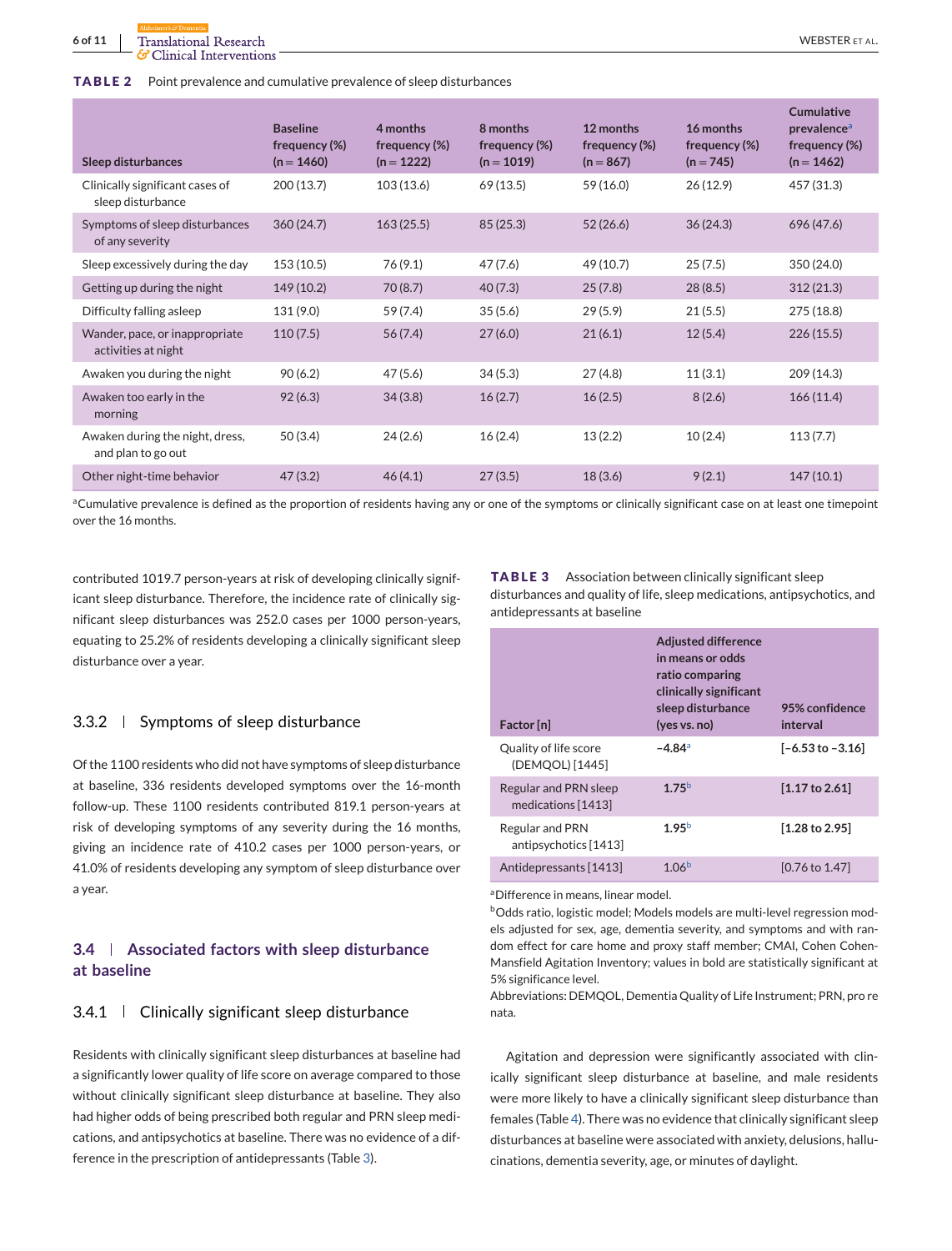<span id="page-6-0"></span>**TABLE 4** Multilevel logistic regression model of factors associated with clinically significant cases of sleep disturbances at baseline

| Factor $[n = 1331]$                | Odds<br>ratio | 95% confidence<br>interval |
|------------------------------------|---------------|----------------------------|
| Sex                                |               |                            |
| Female                             | 0.66          | $[0.46 \text{ to } 0.96]$  |
| Male                               | 1             |                            |
| Age                                | 1.01          | [0.99 to 1.03]             |
| Dementia severity (CDR)            |               |                            |
| Mild                               | 1             |                            |
| Moderate                           | 0.91          | $[0.58 \text{ to } 1.92]$  |
| Severe                             | 0.88          | $[0.86 \text{ to } 1.97]$  |
| Agitation score (CMAI)             | 1.03          | $[1.02 \text{ to } 1.04]$  |
| Anxiety score (NPI)                | 1.07          | $[0.99 \text{ to } 1.14]$  |
| Depression score (NPI)             | 1.16          | $[1.08 \text{ to } 1.24]$  |
| Delusions score (NPI)              | 1.02          | $[0.95 \text{ to } 1.10]$  |
| Hallucinations score (NPI)         | 0.99          | $[0.89 \text{ to } 1.09]$  |
| Minutes of daylight (time of year) | 1.00          | [0.99 to 1.00]             |
|                                    |               |                            |

Notes: Models are multi-level regression models adjusted for sex, age, dementia severity, and symptoms and with random effect for care home and proxy staff member; based on a 5% significance level, significant values are in bold.

Abbreviations: CDR, Clinical Dementia Rating global score; CMAI, Cohen-Mansfield Agitation Inventory; NPI, Neuropsychiatric Inventory item.

## 3.4.2 Symptoms of sleep disturbance

Similar results were obtained in sensitivity analyses considering those with symptoms of sleep disturbances of any severity (Appendix; Tables [A1](#page-9-0) and [A2\)](#page-10-0).

### **4 DISCUSSION**

In this large cohort study, we found that sleep disturbance was common in care home residents, as the point prevalence of clinically significant sleep disturbances ranged from 13% to 16%, across the five timepoints of the study. Nearly one-third of residents (31%) experienced clinically significant sleep disturbance at one timepoint of the 16-month study. One-quarter (25%) of residents without a clinically significant sleep disturbance at baseline, developed one over 1 year. This is in the range but higher than that reported in two previous studies using the same measure (21% and 20%, respectively), though these studies measured incidence over 16 and 53 months, respectively. $10,13$ The point prevalence of symptoms of clinically significant sleep disturbances in this study was lower than in our meta-analyses, with the majority of the included studies using the NPI sleep item (20%, 95% confidence interval  $16-24$ ). <sup>[5](#page-8-0)</sup> However, many of the individual studies in our meta-analyses reported a similar point prevalence of clinically significant sleep disturbances to the MARQUE cohort study also using the NPI sleep item.<sup>[10,28,29](#page-8-0)</sup>

Those with significant sleep disturbances had a lower quality of life. Residents with clinically significant sleep disturbances at baseline were more likely to be prescribed sleep medications, and antipsychotics, but not antidepressants, than those without sleep disturbance. It is plausible that being sleepy during the day and unable to participate in many activities may cause lower quality of life even in those who do not remember it, and this is in line with results from a recent random-ized controlled trial in the community.<sup>[30](#page-8-0)</sup> In addition, sleep disturbances may also impact residents' quality of life because residents are more likely to be prescribed psychotropic medications.<sup>[31](#page-9-0)</sup> Sleep medications, including both benzodiazepines and Z drugs, increase the risk of falls in nursing home residents with and without dementia,  $32-34$  and antipsychotics cause increased mortality and lower cognition.[35](#page-9-0)

We think this is the first study to investigate the relationship of minutes of daylight based on time of year with sleep in care homes. Previous studies have found a mix of evidence about variations in sleep disturbances by the time of year in general populations.  $36,37$  In our sample, daylight minutes was not associated with sleep disturbances. This could be because the measure of time of year does not reflect exposure to light in our sample, and in care homes, residents with dementia often have less exposure to light than residents without dementia.<sup>[38](#page-9-0)</sup>

Neither age nor dementia severity was significantly associated with residents having clinically significant sleep disturbances. Previous studies have found no association between age and sleep disturbances<sup>8,39,40</sup> and mixed results for dementia severity<sup>39,40</sup> on both the NPI sleep item and the extended version of this, the Sleep Dis-orders Inventory (SDI).<sup>[41](#page-9-0)</sup>

The two most prevalent types of sleep disturbances across all five timepoints were excessive daytime sleepiness, which ranged from 8% to 11%, and getting up during the night, which ranged from 7% to 10%. Nearly one-quarter of residents (24%) had excessive daytime sleepiness at one of the timepoints, and one-fifth (21%) got up during the night at one timepoint. A similar cross-sectional study<sup>[7](#page-8-0)</sup> reported the most common manifestation as awakening at night, then sleeping excessively during the daytime and getting up during the night, which also mirrored the results of our qualitative study.<sup>[15](#page-8-0)</sup> However, a second cross-sectional quantitative study $8$  found that the most common sleep disturbances were getting up during the night and difficulty falling asleep. In contrast to MARQUE, sleeping excessively in the daytime was the least reported sleep disturbance in the previous study, which used the SDI. $<sup>8</sup>$  $<sup>8</sup>$  $<sup>8</sup>$  In people with dementia living in the community,</sup> the most common sleep disturbances are getting up during the night and awakening the family carer at night, followed by difficulty falling asleep and sleeping excessively in the day.<sup>42</sup>

Depression and agitation were the only two neuropsychiatric symptoms strongly associated with sleep disturbances at baseline. This is in line with multiple studies in residents with dementia measuring sleep disturbances on the NPI sleep item. $14,43,44$  In our qualitative study,  $15$ staff described resident agitation as both a cause and consequence of sleep disturbances, as agitation may be why residents sleep badly but they may be agitated for other reasons, such as pain, $45$  which could also contribute to poor sleep.<sup>[46](#page-9-0)</sup> Agitation and quality of life are highly corre-lated in the MARQUE cohort study<sup>[16](#page-8-0)</sup> and a previous study in Japanese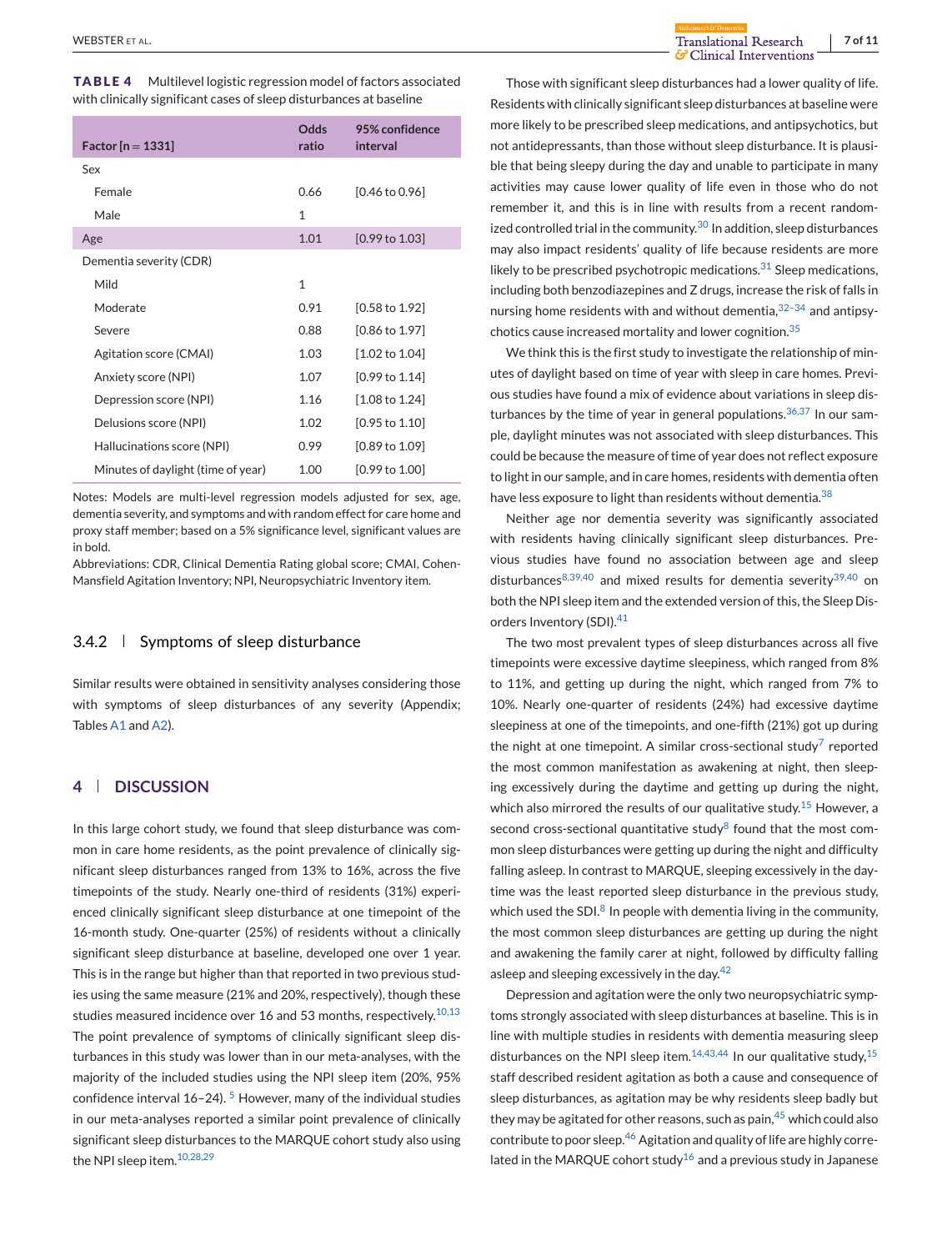care home residents found sleep disturbances on the NPI sleep item associated with lower quality of life.<sup>[40](#page-9-0)</sup>

Additionally, male residents were more likely to have clinically significant sleep disturbances than women. However, a previous metaanalysis found no sex differences in the prevalence of sleep disturbances on the NPI sleep item in people with dementia living in the community.[2](#page-8-0) When admitted to European care homes, men tend to be younger than women<sup>47</sup> and as they are younger they may be more mobile and able to get up during the night, so staff may be more aware of them being awake.

# **4.1 Strengths and weaknesses**

The MARQUE cohort study included 1483 residents with dementia from 97 care homes around England, and is, to our knowledge, the largest prospective study of care home residents in the UK, as well as one of the most detailed longitudinal cohort studies of care home residents worldwide, with four sampling times over 16 months. This design and the large numbers enabled us to investigate important research questions in detail.

We also conducted sensitivity analyses, using different measures of sleep disturbances, which helped to determine any associations between sleep disturbances and other variables. The sensitivity analyses on any symptoms of sleep disturbance mirrored the main analyses, providing robustness to our findings. The care homes were diverse in terms of types of care provided and ownership (private or charity) and were geographically spread around England, increasing representativeness. Most of the homes that were approached (75%) agreed to participate. Care homes that are of better quality or that have more resources may be more likely to participate in research, which may introduce selection bias at the care home level. However, as there were no eligibility criteria other than a diagnosis of dementia or meeting the criteria for possible dementia on the NPC, this meant a diverse group of care home residents with dementia were recruited without selection bias. Most of the residents participating were female and mainly White British, which is reflective of both the older adult population<sup>[48](#page-9-0)</sup> and the specific care home population in the UK. $49$  The study was based in English care homes which limits generalizability; however, the sample demographics were similar to those living in care homes across Europe.<sup>[47](#page-9-0)</sup>

We used the NPI sleep disturbance item, $21$  the most widely used questionnaire on sleep disturbances in this population.<sup>[5](#page-8-0)</sup> The subquestions of the sleep disturbance item have also been developed into the SDI, $^{41}$  $^{41}$  $^{41}$  which has been validated in the care home population with dementia.<sup>[7](#page-8-0)</sup> As the SDI was not used in MARQUE, but the NPI sleep item, we had data on the types of sleep disturbances from the sleep items sub-questions, and to our knowledge, we are the first longitudinal study with these details. Most of the data about residents' sleep disturbance were collected from staff, some of whom did not work night shifts, and may not have always known how the residents sleep, though this information should be passed on during hand-overs, and there-fore sleep disturbances may have been underestimated.<sup>[7,50](#page-8-0)</sup> As this was

a secondary analysis of already collected data, we did not have data on other outcomes of interest, such as staff distress<sup>[5](#page-8-0)</sup> and resident's pain,<sup>[20,46](#page-8-0)</sup> and additionally other measures of sleep disturbance, such as actigraphy or polysomnography. However, both measures have limitations with use in people living with dementia. $6$ 

Furthermore, as the data about residents was collected from staff members, this could introduce an element of measurement bias by the proxy rater,  $51$  although there is no reason to think that it was a systematic bias that had more effect on one group than another. Additionally, all measurements used are validated instruments for use with people with dementia.

In our analyses, we used multi-level models to account for clustering for residents living in the same care homes and staff answering questionnaires for multiple residents, which meant we were able to account for variance introduced by unobserved variables so that the findings should be more generalizable to the wider care home population. $52$ 

# **5 CONCLUSION**

Overall, in this study, we found that, over 1 year, one-quarter of residents with dementia without a clinically significant sleep disturbance will develop one. Despite 24-hour staffing, the problems of sleep disturbance remain important in care homes as we found evidence of negative outcomes, including lower quality of life and prescription of antipsychotics and sleep medications. It is therefore important that effective treatments are investigated in this population. We found that sleep disturbances most commonly manifest as getting up during the night and excessive daytime sleepiness. This indicates that these could be the focus of future research developing treatments. Further research is needed to investigate the course of sleep disturbances in residents and delineate in whom they persist, fluctuate, or resolve over time, which would also indicate if these sleep disturbances need active treatment or management, or if they resolve without it. Additionally, longitudinal studies may further inform us about the direction of causation of between sleep disturbance, depression, and agitation, as well as quality of life and medication.

#### **ACKNOWLEDGMENTS**

The authors thank all care homes, residents, families, and staff who participated in MARQUE. They also thank all the other UCL and research network researchers involved in the study, all members of the steering committee, and all members of the Community of Interest. The MAR-QUE study was funded by a grant from the UK Economic and Social Research Council (ESRC) and the National Institute of Health Research (NIHR; Grant number ES/L001780/1). The funders had no role in study design, data collection and analysis, decision to publish, or preparation of the manuscript.

# **CONFLICTS OF INTEREST**

LW reports that the analyses in this paper were undertaken as part of their ESRC-funded PhD studentship. SGC reports receiving research funding from Alzheimer's Research UK Grant, European Research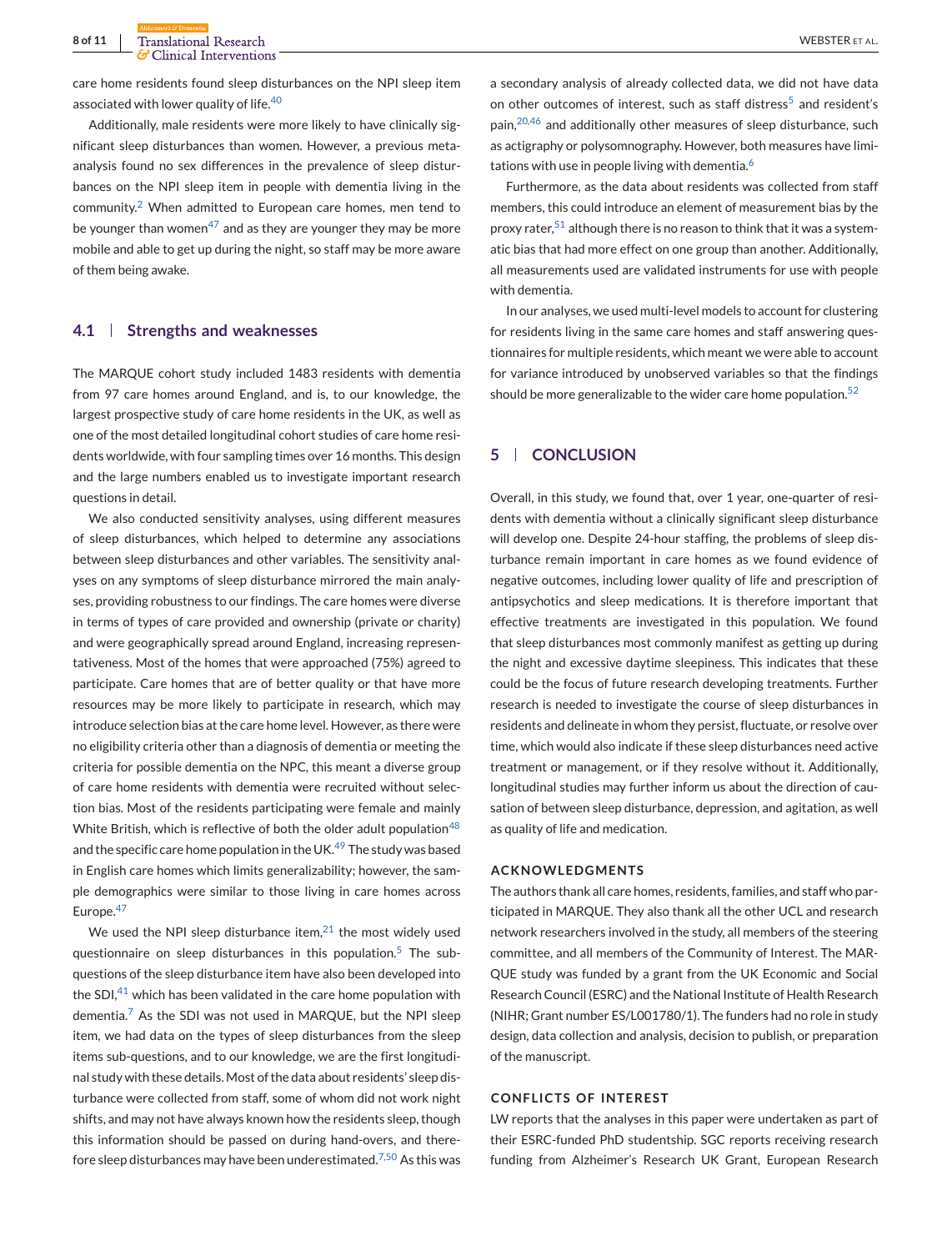<span id="page-8-0"></span>Council and Dunhill Medical Trust. JAB reports voluntary work on data safety monitoring boards and receiving research funding from NIHR and MRC. SDK reports no-cost access to a digital sleep intervention (Sleepio, Big Health Ltd.) in clinical trial research. GL reports participating on the Lancet Healthy Longevity Board and receiving research funding from Alzheimer's Society, Wellcome trust, and NIHR.

## **ORCID**

Lucy A. Webster<sup>D</sup> <https://orcid.org/0000-0001-9152-4990>

#### **REFERENCES**

- 1. McCleery J, Cohen DA, Sharpley AL. Pharmacotherapies for sleep disturbances in dementia. *Cochrane Database Syst Rev*. 2016;11:CD009178. [https://doi.org/10.1002/14651858.CD009178.](https://doi.org/10.1002/14651858.CD009178.pub3) [pub3](https://doi.org/10.1002/14651858.CD009178.pub3)
- 2. Zhao Q-F, Tan L, Wang H-F, et al. The prevalence of neuropsychiatric symptoms in Alzheimer's disease: systematic review and metaanalysis. *J Affect Disord*. 2016;190:264-271. [https://doi.org/10.1016/j.](https://doi.org/10.1016/j.jad.2015.09.069) [jad.2015.09.069](https://doi.org/10.1016/j.jad.2015.09.069)
- 3. Porter CN, Miller MC, Lane M, et al. The influence of caregivers and behavioral and psychological symptoms on nursing home placement of persons with Alzheimer's disease: a matched case–control study. *SAGE Open Med*. 2016;4:2050312116661877. [https://doi.org/](https://doi.org/10.1177/2050312116661877) [10.1177/2050312116661877](https://doi.org/10.1177/2050312116661877)
- 4. Risco E, Cabrera E, Jolley D, et al. The association between physical dependency and the presence of neuropsychiatric symptoms, with the admission of people with dementia to a long-term care institution: a prospective observational cohort study. *Int J Nurs Stud*. 2015;52(5):980-987. <https://doi.org/10.1016/j.ijnurstu.2015.02.013>
- 5. Webster L, Gonzalez SC, Stringer A, et al. Measuring the prevalence of sleep disturbances in people with dementia living in care homes: a systematic review and meta-analysis. *Sleep*. 2020;43(4):zsz251. [https:](https://doi.org/10.1093/sleep/zsz251) [//doi.org/10.1093/sleep/zsz251](https://doi.org/10.1093/sleep/zsz251)
- 6. Camargos EF, Louzada FM, Nobrega OT. Wrist actigraphy for measuring sleep in intervention studies with Alzheimer's disease patients: application, usefulness, and challenges. *Sleep Med Rev*. 2013;17(6):475-488. <https://doi.org/10.1016/j.smrv.2013.01.006>
- 7. Hjetland GJ, Nordhus IH, Pallesen S, et al. An actigraphy-based validation study of the sleep disorder inventory in the nursing home. *Front Psychiatry*. 2020;11:173. <https://doi.org/10.3389/fpsyt.2020.00173>
- 8. Wilfling D, Dichter MN, Trutschel D, Köpke S. Prevalence of sleep disturbances in German nursing home residents with dementia: a Multicenter Cross-Sectional Study. *Alzheimers Dis*. 2019;69(1):227-236. <https://doi.org/10.3233/JAD-180784>
- 9. Spronk I, Korevaar JC, Poos R, et al. Calculating incidence rates and prevalence proportions: not as simple as it seems. *BMC Public Health*. 2019;19(1):512. <https://doi.org/10.1186/s12889-019-6820-3>
- 10. Bergh S, Engedal K, Røen I, Selbæk G. The course of neuropsychiatric symptoms in patients with dementia in Norwegian nursing homes. *Int Psychogeriatr*. 2011;23(8):1231-1239. [https://doi.org/10.](https://doi.org/10.1017/S1041610211001177) [1017/S1041610211001177](https://doi.org/10.1017/S1041610211001177)
- 11. Bauhuis R, Mulders AJ, Koopmans RT. The course of neuropsychiatric symptoms in institutionalized patients with young onset dementia. *Aging Ment Health*. 2018;24(3):439-444. [https://doi.org/10.1080/](https://doi.org/10.1080/13607863.2018.1531379) [13607863.2018.1531379](https://doi.org/10.1080/13607863.2018.1531379)
- 12. Wetzels RB, Zuidema SU, de Jonghe JFM, Verhey FRJ, Koopmans R. Course of neuropsychiatric symptoms in residents with dementia in nursing homes over 2-year period. *Am J Geriatr Psychiatry*. 2010;18(12):1054-1065. [https://doi.org/10.1097/JGP.](https://doi.org/10.1097/JGP.0b013e3181f60fa1) [0b013e3181f60fa1](https://doi.org/10.1097/JGP.0b013e3181f60fa1)
- 13. Selbaek G, Engedal K, Benth JS, Bergh S. The course of neuropsychiatric symptoms in nursing-home patients with dementia over a 53-

month follow-up period. *Int Psychogeriatr*. 2014;26(1):81-91. [https://](https://doi.org/10.1017/S1041610213001609) [doi.org/10.1017/S1041610213001609](https://doi.org/10.1017/S1041610213001609)

- 14. Blytt KM, Flo-Groeneboom E, Erdal A, Bjorvatn B, Husebo BS. Sleep and its association with pain and depression in nursing home patients with advanced dementia–a Cross-Sectional Study. *Front Psychol*. 2021;12:1330.
- 15. Webster L, Powell K, Costafreda SG, Livingston G. The impact of sleep disturbances on care home residents with dementia: the SIESTA qualitative study. *Int Psychogeriatr*. 2020;32(7):839-847. [https://doi.org/10.](https://doi.org/10.1017/S1041610220000642) [1017/S1041610220000642](https://doi.org/10.1017/S1041610220000642)
- 16. Livingston G, Barber J, Marston L, et al. Prevalence of and associations with agitation in residents with dementia living in care homes: mAR-QUE cross-sectional study. *BJPsych Open*. 2017;3(4):171-178. [https:](https://doi.org/10.1192/bjpo.bp.117.005181) [//doi.org/10.1192/bjpo.bp.117.005181](https://doi.org/10.1192/bjpo.bp.117.005181)
- 17. *Mental Capacity Act, Mental Capacity Act*. The Stationery Office; 2005.
- 18. Laybourne A, Livingston G, Cousins S, et al. Carer coping and resident agitation as predictors of quality of life in care home residents living with dementia: managing Agitation and Raising Quality of Life (MAR-QUE) English national care home prospective cohort study. *Int J Geriatr Psychiatry*. 2018;34(1):106-113. <https://doi.org/10.1002/gps.4994>
- 19. Levin E, Gorbach P, Sinclair I. *Families, Services, and Confusion in Old Age*. Avebury; 1989.
- 20. National Institute of Health Dissemination Centre. *Advancing Care: Research with Care Homes*. National Institute of Health Dissemination Centre; 2017.
- 21. Cummings JL. The Neuropsychiatric Inventory: assessing psychopathology in dementia patients. *Neurology*. 1997;48(5 Suppl 6):S10-S16. [https://doi.org/10.1212/wnl.48.5\\_suppl\\_6.10s](https://doi.org/10.1212/wnl.48.5_suppl_6.10s)
- 22. Wood S, Cummings JL, Hsu MA, et al. The use of the neuropsychiatric inventory in nursing home residents - Characterization and measurement. *Am J Geriatr Psychiatry*. 2000;8(1):75-83. [https://doi.org/10.](https://doi.org/10.1097/00019442-200002000-00010) [1097/00019442-200002000-00010](https://doi.org/10.1097/00019442-200002000-00010)
- 23. Margallo-Lana M, Swann A, O'Brien J, et al. Prevalence and pharmacological management of behavioural and psychological symptoms amongst dementia sufferers living in care environments. *Int J Geriatr Psychiatry*. 2001;16(1):39-44. [https://doi.org/10.1002/1099-](https://doi.org/10.1002/1099-1166(200101)16:1%3C39::AID-GPS269%3E3.0.CO;2-F) [1166\(200101\)16:1](https://doi.org/10.1002/1099-1166(200101)16:1%3C39::AID-GPS269%3E3.0.CO;2-F)⟨39::AID-GPS269⟩3.0.CO;2-F
- 24. Smith SC, Lamping DL, Banerjee S, et al. Development of a new measure of health-related quality of life for people with dementia: dEMQOL. *Psychol Med*. 2007;37(5):737-746. [https://doi.org/10.1017/](https://doi.org/10.1017/S0033291706009469) [S0033291706009469](https://doi.org/10.1017/S0033291706009469)
- 25. Morris JC. Clinical dementia rating: a reliable and valid diagnostic and staging measure for dementia of the Alzheimer type. *Int Psychogeriatr*. 1997;9(Suppl 1 S1):173-176. discussion 177-8.
- 26. Cohen-Mansfield J, Billig N. Agitated behaviors in the elderly. I. A conceptual review. *Am Geriatr Soc*. 1986;34(10):711-721. [https://doi.org/](https://doi.org/10.1111/j.1532-5415.1986.tb04302.x) [10.1111/j.1532-5415.1986.tb04302.x](https://doi.org/10.1111/j.1532-5415.1986.tb04302.x)
- 27. Time and date. *Time and Date Sunrise, Sunset and Day Length*. Time and Date; 2019 [Last accessed:Last accessed 30/04/2019]; [https://www.](https://www.timeanddate.com/sun/uk/london) [timeanddate.com/sun/uk/london](https://www.timeanddate.com/sun/uk/london)
- 28. Appelhof B, Bakker C, de Vugt ME, et al. Effects of a multidisciplinary intervention on the presence of neuropsychiatric symptoms and psychotropic drug use in nursing home residents with youngonset dementia: behavior and Evolution of Young Onset Dementia part 2 (BEYOND-II) study. *Am J Geriatr Psychiatry*. 2019;27(6):581- 589. <https://doi.org/10.1016/j.jagp.2018.12.032>
- 29. Mulders AJ, Fick IWF, Bor H, et al. Prevalence and correlates of neuropsychiatric symptoms in nursing home patients with young-onset dementia: the BEYOnD Study. *J Am Med Dir Assoc*. 2016;17(6):495- 500. <https://doi.org/10.1016/j.jamda.2016.01.002>
- 30. Livingston G, Barber JA, Kinnunen KM, et al. DREAMS-START (Dementia RElAted Manual for Sleep; STrAtegies for RelaTives) for people with dementia and sleep disturbances: a single-blind feasibility and acceptability randomized controlled trial. *Int Psychogeriatr*. 2019;31(2):251-265. <https://doi.org/10.1017/S1041610218000753>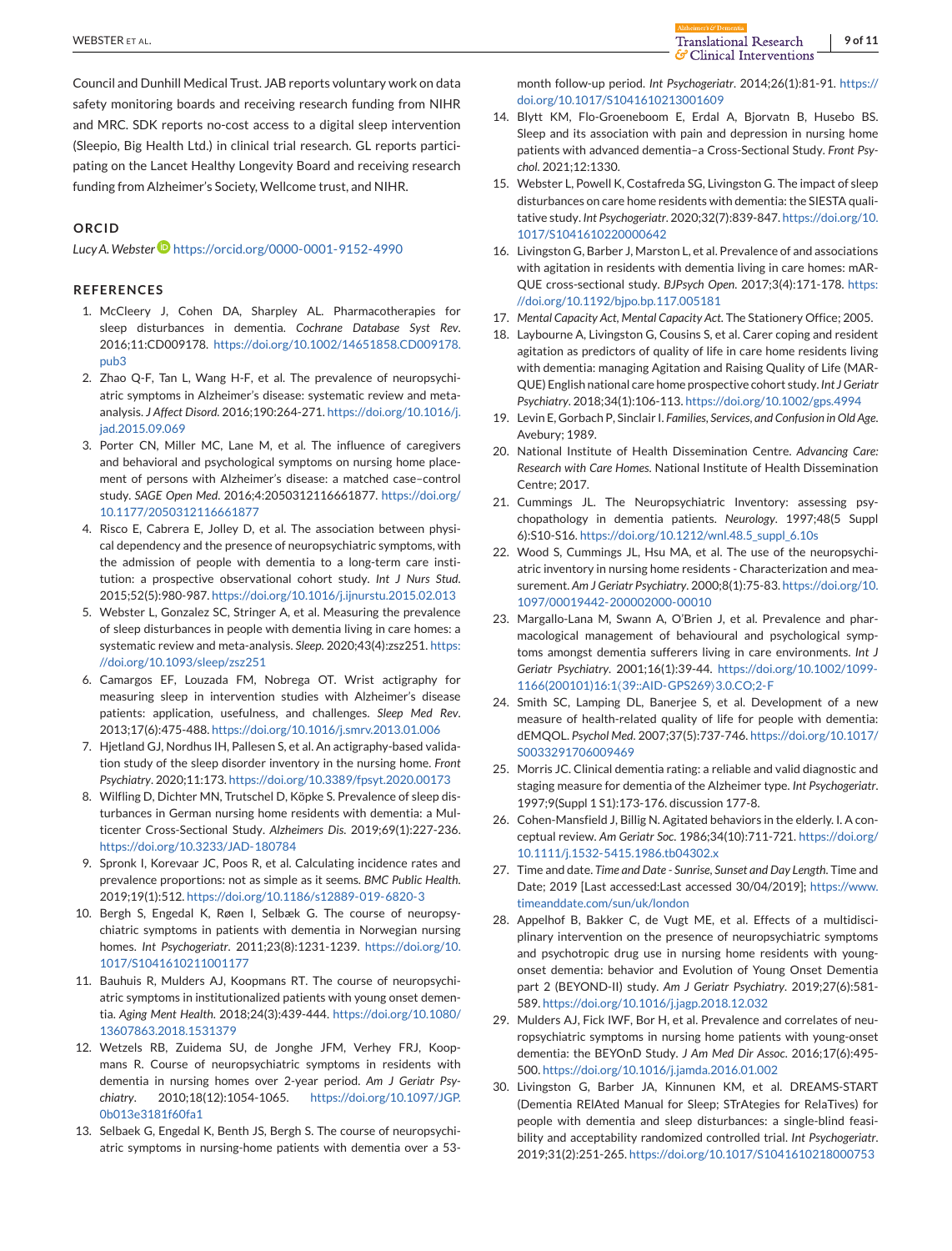<span id="page-9-0"></span>**10 of 11** Translational Research WEBSTER ET AL.

- 31. Ito E, Berge LI, Husebo BS, Nouchi R, Sandvik R. The negative impact of psychotropic drug use on quality of life in nursing home patients at different stages of dementia: cross-sectional analyses from the COSMOS trial. *J Am Med Dir Assoc*. 2020;21(11):1623-1628. [https://doi.org/10.](https://doi.org/10.1016/j.jamda.2020.03.028) [1016/j.jamda.2020.03.028](https://doi.org/10.1016/j.jamda.2020.03.028)
- 32. Berry SD, Placide SG, Mostofsky E, et al. Antipsychotic and benzodiazepine drug changes affect acute falls risk differently in the nursing home. *J Gerontol A Biol Sci Med Sci*. 2016;71(2):273-278. [https://doi.](https://doi.org/10.1093/gerona/glv091) [org/10.1093/gerona/glv091](https://doi.org/10.1093/gerona/glv091)
- 33. Westerlind B, Östgren CJ, Mölstad S, Midlöv P, Hägg S. Use of nonbenzodiazepine hypnotics is associated with falls in nursing home residents: a longitudinal cohort study.*Aging Clin Exp Res*. 2019;31(8):1087- 1095. <https://doi.org/10.1007/s40520-018-1056-0>
- 34. Lippert T, Maas M, Fromm MF, et al. Impact of sedating drugs on falls resulting injuries among people with dementia in a nursing home setting. *Gesundheitswesen*. 2020;82(1):14-22. [https://doi.org/10.1055/a-](https://doi.org/10.1055/a-1071-7911)[1071-7911](https://doi.org/10.1055/a-1071-7911)
- 35. Banerjee S, The use of antipsychotic medication for people with dementia: time for action. 2009.
- 36. Hashizaki M, Nakajima H, Shiga T, Tsutsumi M, Kume K. A longitudinal large-scale objective sleep data analysis revealed a seasonal sleep variation in the Japanese population. *Chronobiol Int*. 2018;35(7):933-945. <https://doi.org/10.1080/07420528.2018.1443118>
- 37. Sivertsen B, Overland S, Krokstad S, Mykletun A. Seasonal variations in sleep problems at latitude 63-65 in Norway: the Nord-Trøndelag Health Study, 1995-1997. *Am J Epidemiol*. 2011;174(2):147- 153. <https://doi.org/10.1093/aje/kwr052>
- 38. Ancoli-Israel S, Klauber MR, Jones DW, et al. Variations in circadian rhythms of activity, sleep, and light exposure related to dementia in nursing-home patients. *Sleep*. 1997;20(1):18-23. [https://doi.org/10.](https://doi.org/10.1093/sleep/20.1.18) [1093/sleep/20.1.18](https://doi.org/10.1093/sleep/20.1.18)
- 39. Castineiras AR, Díaz Grávalos GJ, Hermida SR, et al. Prevalencia de síntomas neuropsiquiátricos en pacientes institucionalizados con diagnóstico de demencia y factores asociados: estudio transversal multicéntrico. *Rev Esp Geriatr Gerontol*. 2012;47(3):96-101. [https://doi.org/](https://doi.org/10.1016/j.regg.2012.02.002) [10.1016/j.regg.2012.02.002](https://doi.org/10.1016/j.regg.2012.02.002)
- 40. Suzuki M, Hattori H, Fukuda K, et al. The effects of quality of life on behavioral and psychological symptoms in elderly people with dementia residing at long-term care facilities. *Nihon Ronen Igakkai Zasshi*. 2017;54(3):392-402. <https://doi.org/10.3143/geriatrics.54.392>
- 41. Tractenberg RE, Singer CM, Cummings JL, Thal LJ. The Sleep Disorders Inventory: an instrument for studies of sleep disturbance in persons with Alzheimer's disease. *J Sleep Res*. 2003;12(4):331-337. [https://doi.](https://doi.org/10.1046/j.0962-1105.2003.00374.x) [org/10.1046/j.0962-1105.2003.00374.x](https://doi.org/10.1046/j.0962-1105.2003.00374.x)
- 42. Webster L, Martin A, Livingston G. The minimum clinically important difference on the sleep disorders inventory for people with dementia. *Int J Geriatr Psychiatry*. 2020;35(11):1418-1423. [https://doi.org/10.](https://doi.org/10.1002/gps.5384) [1002/gps.5384](https://doi.org/10.1002/gps.5384)
- 43. Palm R, Sorg CGG, Ströbel A, Gerritsen DL, Holle B. Severe agitation in dementia: an explorative secondary data analysis on the prevalence and associated factors in nursing home residents. *Alzheimers Dis*. 2018;66(4):1463-1470. <https://doi.org/10.3233/JAD-180647>
- 44. Prado-Jean A, Couratier P, Druet-Cabanac M, et al. Specific psychological and behavioral symptoms of depression in patients with dementia. *Int J Geriatr Psychiatry*. 2010;25(10):1065-1072. [https://doi.org/10.](https://doi.org/10.1002/gps.2468) [1002/gps.2468](https://doi.org/10.1002/gps.2468)
- 45. Veldwijk-Rouwenhorst AE, Zuidema SU, Smalbrugge M, et al. Very frequent physical aggression and vocalizations in nursing home residents with dementia. *Aging Ment Health*. 2020;25(8):1442-1451. [https://doi.](https://doi.org/10.1080/13607863.2020.1786799) [org/10.1080/13607863.2020.1786799](https://doi.org/10.1080/13607863.2020.1786799)
- 46. Flo E, Bjorvatn B, Corbett A, Pallesen S, Husebo BS. Joint occurrence of pain and sleep disturbances in people with dementia. A systematic review. *Curr Alzheimer Res*. 2017;14(5):538-545. [https://doi.org/](https://doi.org/10.2174/1567205013666160602234932) [10.2174/1567205013666160602234932](https://doi.org/10.2174/1567205013666160602234932)
- 47. Achterberg WP, Everink IH, van der Steen JT, Gordon AL. We're all different and we're the same: the story of the European nursing home resident. *Age Ageing*. 2019;49:3-4. [https://doi.org/10.1093/](https://doi.org/10.1093/ageing/afz145) [ageing/afz145](https://doi.org/10.1093/ageing/afz145)
- 48. Office for National Statistics. *Overview of the UK Population*. Office for National Statistics; 2019 [Last accessed:12/02/2020]; [https://www.ons.gov.uk/peoplepopulationandcommunity/](https://www.ons.gov.uk/peoplepopulationandcommunity/populationandmigration/populationestimates/articles/overviewoftheukpopulation/august2019) [populationandmigration/populationestimates/articles/](https://www.ons.gov.uk/peoplepopulationandcommunity/populationandmigration/populationestimates/articles/overviewoftheukpopulation/august2019) [overviewoftheukpopulation/august2019](https://www.ons.gov.uk/peoplepopulationandcommunity/populationandmigration/populationestimates/articles/overviewoftheukpopulation/august2019)
- 49. Office for National Statistics. *Changes in the Older Resident Care Home Population between 2001 and 2011*. Office for National Statistics; 2014 [Last accessed:19/08/2018]; [https://](https://www.ons.gov.uk/peoplepopulationandcommunity/birthsdeathsandmarriages/ageing/articles/changesintheolderresidentcarehomepopulationbetween2001and2011/2014-08-01) [www.ons.gov.uk/peoplepopulationandcommunity/birthsdeath](https://www.ons.gov.uk/peoplepopulationandcommunity/birthsdeathsandmarriages/ageing/articles/changesintheolderresidentcarehomepopulationbetween2001and2011/2014-08-01) [sandmarriages/ageing/articles/changesintheolderresidentcarehome](https://www.ons.gov.uk/peoplepopulationandcommunity/birthsdeathsandmarriages/ageing/articles/changesintheolderresidentcarehomepopulationbetween2001and2011/2014-08-01) [populationbetween2001and2011/2014-08-01](https://www.ons.gov.uk/peoplepopulationandcommunity/birthsdeathsandmarriages/ageing/articles/changesintheolderresidentcarehomepopulationbetween2001and2011/2014-08-01)
- 50. Blytt KM, Bjorvatn B, Husebo B, Flo E. Clinically significant discrepancies between sleep problems assessed by standard clinical tools and actigraphy. *BMC Geriatr*. 2017;17(1):253. [https://doi.org/10.1186/](https://doi.org/10.1186/s12877-017-0653-7) [s12877-017-0653-7](https://doi.org/10.1186/s12877-017-0653-7)
- 51. Arons AM, Krabbe PFM, Schölzel-Dorenbos CJM, van der Wilt GJ, Olde Rikkert MGM. Quality of life in dementia: a study on proxy bias. *BMC Med Res Methodol*. 2013;13(1):1-8. [https://doi.org/10.1186/](https://doi.org/10.1186/1471-2288-13-110) [1471-2288-13-110](https://doi.org/10.1186/1471-2288-13-110)
- 52. Holodinsky JK, Austin PC, Williamson TS. An introduction to clustered data and multilevel analyses. *Fam Pract*. 2020;37(5):719-722. [https://](https://doi.org/10.1093/fampra/cmaa017) [doi.org/10.1093/fampra/cmaa017](https://doi.org/10.1093/fampra/cmaa017)

**How to cite this article:** Webster LA, Costafreda SG, Barber JA, Kyle SD, Livingston G. Care home residents with dementia: Prevalence, incidence, and associations with sleep disturbance in an English cohort study. *Alzheimer's Dement*. 2022;8:e12251. <https://doi.org/10.1002/trc2.12251>

## **APPENDIX A**

**Additional regression analyses**

**TABLE A1** Individual multilevel regression models of the association of symptoms of sleep disturbances of any severity with other resident outcomes with quality of life, sleep medications, antipsychotics, and antidepressants at baseline

| Factor [n]                                  | <b>Regression</b><br>coefficient or<br>odds ratio | 95% confidence<br>interval  |
|---------------------------------------------|---------------------------------------------------|-----------------------------|
| Quality of life score<br>(DEMOOL) [1445]    | $-4.93a$                                          | $[-6.28 \text{ to } -3.59]$ |
| Regular and PRN sleep<br>medications [1413] | 177 <sup>b</sup>                                  | $[1.27$ to 2.45]            |
| Regular and PRN<br>antipsychotics [1413]    | 170 <sup>b</sup>                                  | $[1.20 \text{ to } 2.41]$   |
| Antidepressants [1413]                      | 1.07 <sup>b</sup>                                 | [0.82 to 1.40]              |

a Regression coefficient, linear model.

**b**Odds ratio, logistic model; CMAI, Cohen-Mansfield Agitation Inventory; significant values are in bold.

Abbreviations: DEMQOL, Dementia Quality of Life Instrument; PRN, pro re nata.